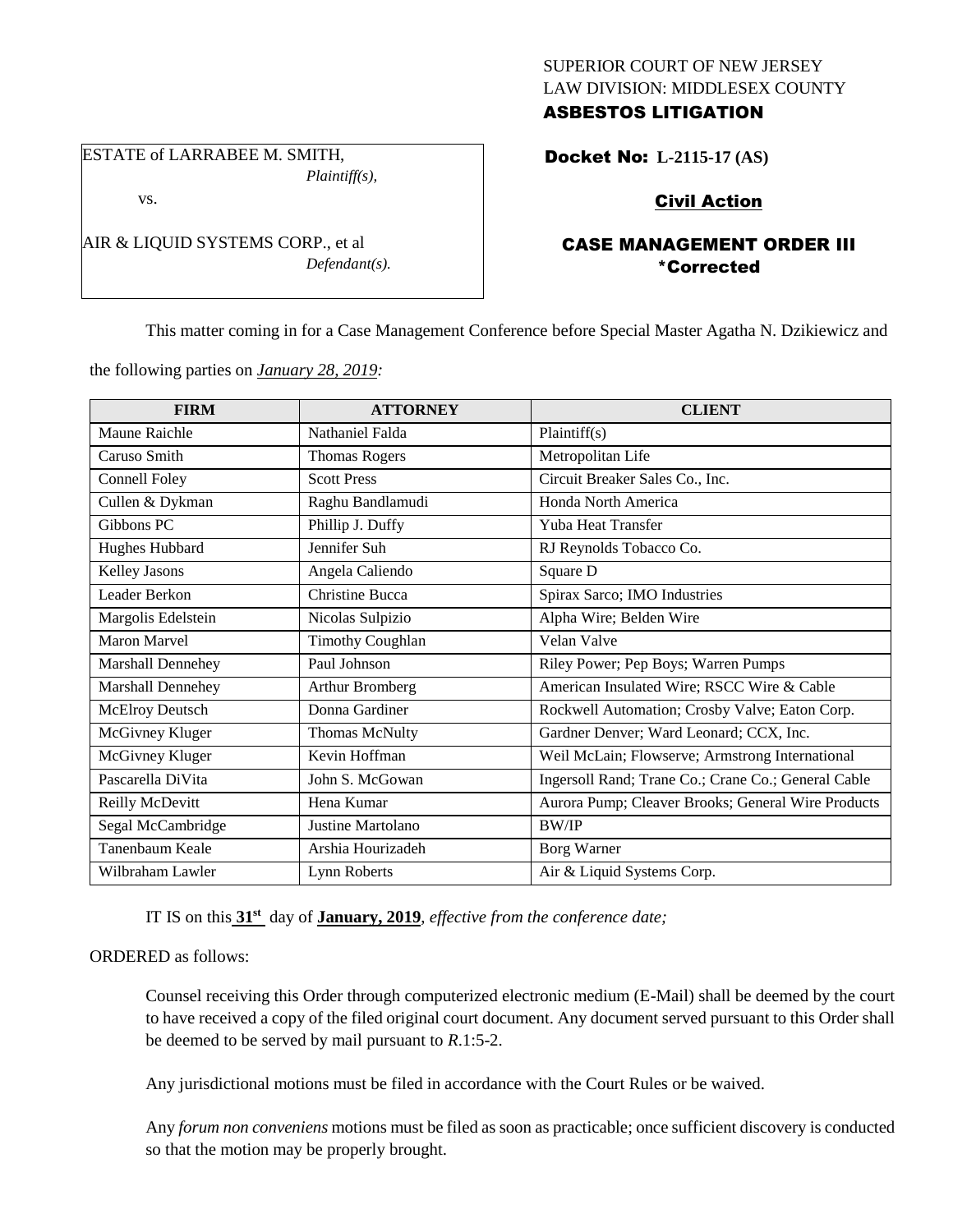# **DISCOVERY**

- June 14, 2019 Fact discovery, including depositions, shall be completed by this date. Plaintiff's counsel shall contact the Special Master within one week of this deadline if all fact discovery is not completed.
- July 15, 2019 Depositions of corporate representatives shall be completed by this date.

### **EARLY SETTLEMENT**

August 30, 2019 Settlement demands shall be served on all counsel and the Special Master by this date.

## **MEDICAL EXPERT REPORT**

- August 16, 2019 Plaintiff shall serve medical expert reports by this date.
- August 16, 2019 Upon request by defense counsel, plaintiff is to arrange for the transfer of pathology specimens and x-rays, if any, by this date.
- **\*November 22, 2019** Defendants shall identify its medical experts and serve medical reports, if any, by this date. In addition, defendants shall notify plaintiff's counsel (as well as all counsel of record) of a joinder in an expert medical defense by this date.

#### **LIABILITY EXPERT REPORTS**

- August 16, 2019 Plaintiff shall identify its liability experts and serve liability expert reports by this date or waive any opportunity to rely on liability expert testimony.
- November 22, 2019 Defendants shall identify its liability experts and serve liability expert reports, if any, by this date or waive any opportunity to rely on liability expert testimony.

#### **SUMMARY JUDGMENT MOTION PRACTICE**

- August 30, 2019 Plaintiff's counsel shall advise, in writing, of intent not to oppose motions by this date.
- September 13, 2019 Summary judgment motions shall be filed no later than this date.
- October 11, 2019 Last return date for summary judgment motions.

### **ECONOMIST EXPERT REPORTS**

- August 16, 2019 Plaintiff shall identify its expert economists and serve expert economist report(s), if any, by this date or waive any opportunity to rely on economic expert testimony.
- November 22, 2019 Defendants shall identify its expert economists and serve expert economist report(s), if any, by this date or waive any opportunity to rely on economic expert testimony.

#### **EXPERT DEPOSITIONS**

December 31, 2019 Expert depositions shall be completed by this date. To the extent that plaintiff and defendant generic experts have been deposed before, the parties seeking that deposition in this case must file an application before the Special Master and demonstrate the necessity for that deposition.

 $\_$  ,  $\_$  ,  $\_$  ,  $\_$  ,  $\_$  ,  $\_$  ,  $\_$  ,  $\_$  ,  $\_$  ,  $\_$  ,  $\_$  ,  $\_$  ,  $\_$  ,  $\_$  ,  $\_$  ,  $\_$  ,  $\_$  ,  $\_$  ,  $\_$  ,  $\_$  ,  $\_$  ,  $\_$  ,  $\_$  ,  $\_$  ,  $\_$  ,  $\_$  ,  $\_$  ,  $\_$  ,  $\_$  ,  $\_$  ,  $\_$  ,  $\_$  ,  $\_$  ,  $\_$  ,  $\_$  ,  $\_$  ,  $\_$  ,